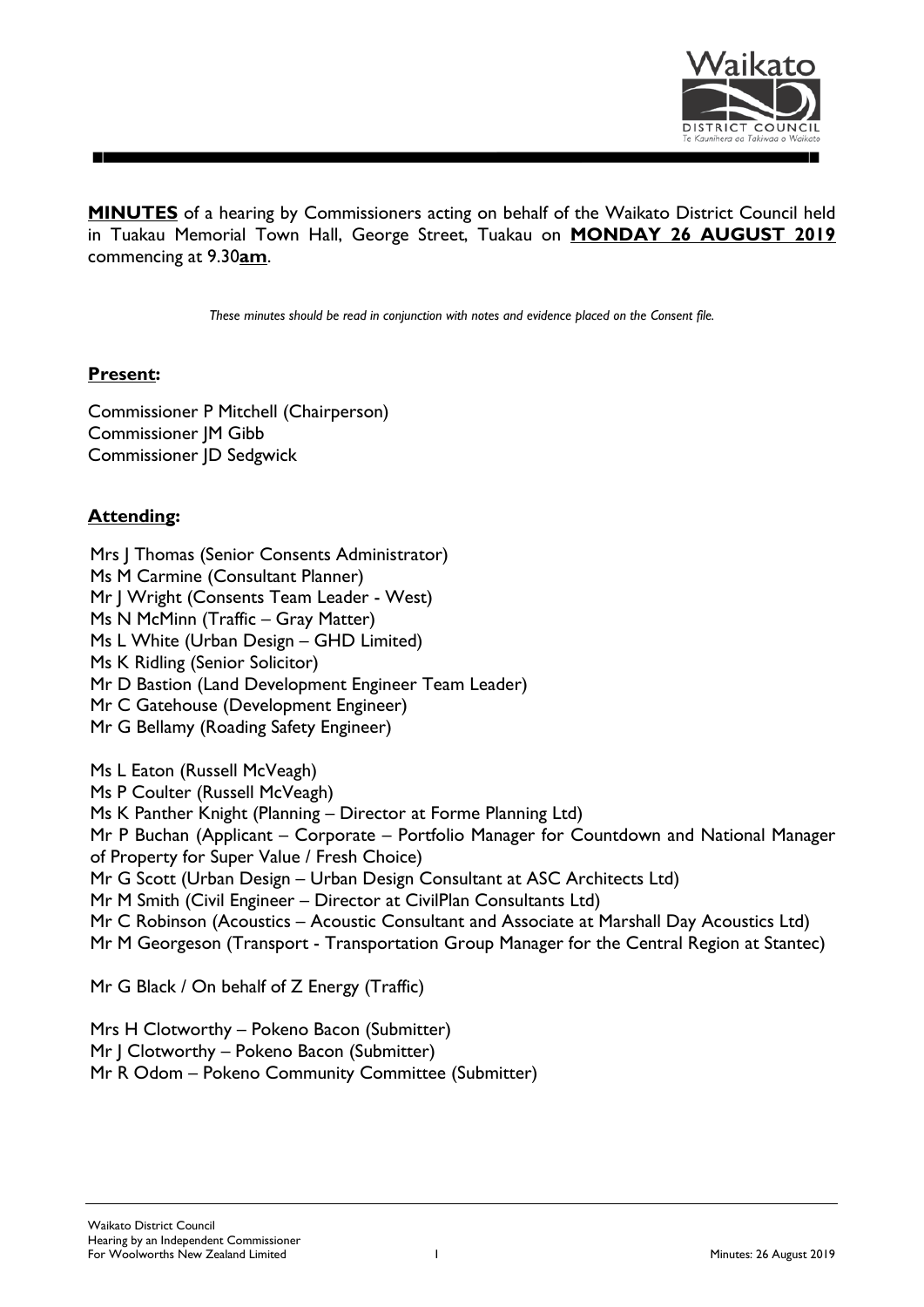## **HEARING – WOOLWORTHS NEW ZEALAND LIMITED**

File No. LUC0408/19

Application by Woolworths NZ Ltd to construct and operate a 3000m2 Supermarket and form a public road at 58 Great South Road Pokeno.

#### **INTRODUCTION**

Commissioner Mitchell introduced the members of the hearing panel and welcomed all parties.

### **HEARING OF THE APPLICATION**

The applicant's representative presented written and verbal evidence and answered questions of the committee.

### **HEARING OF SUBMISSIONS**

Ms Eaton presented written and verbal evidence (Doc 1) and answered questions of the committee.

Ms Carmine presented the Proposed Draft Conditions (Doc 2) that Ms Eaton discussed as part of her presentation.

Mr Buchan presented verbal evidence in regards to Doc 1 and answered questions of the committee.

Mr Scott presented verbal evidence in regards to his expert evidence and answered questions of the committee.

Mr Robinson presented verbal evidence in regards to his expert evidence and answered questions of the committee.

Mr Smith presented verbal evidence in regards to his expert evidence and answered questions of the committee.

Mr Georgeson presented verbal evidence in regards to his expert evidence and answered questions of the committee.

Ms Panther Knight presented verbal evidence in regards to her expert evidence, clarified comments and answered questions of the committee.

Mr Black / Z Energy presented verbal evidence in regards to his expert evidence and answered questions of the committee.

Mrs Clotworthy / Pokeno Bacon presented verbal evidence in regards to her submission and commented on others evidence.

Mr Odom / Pokeno Community Committee presented verbal evidence in regards to his submission and answered questions of the committee.